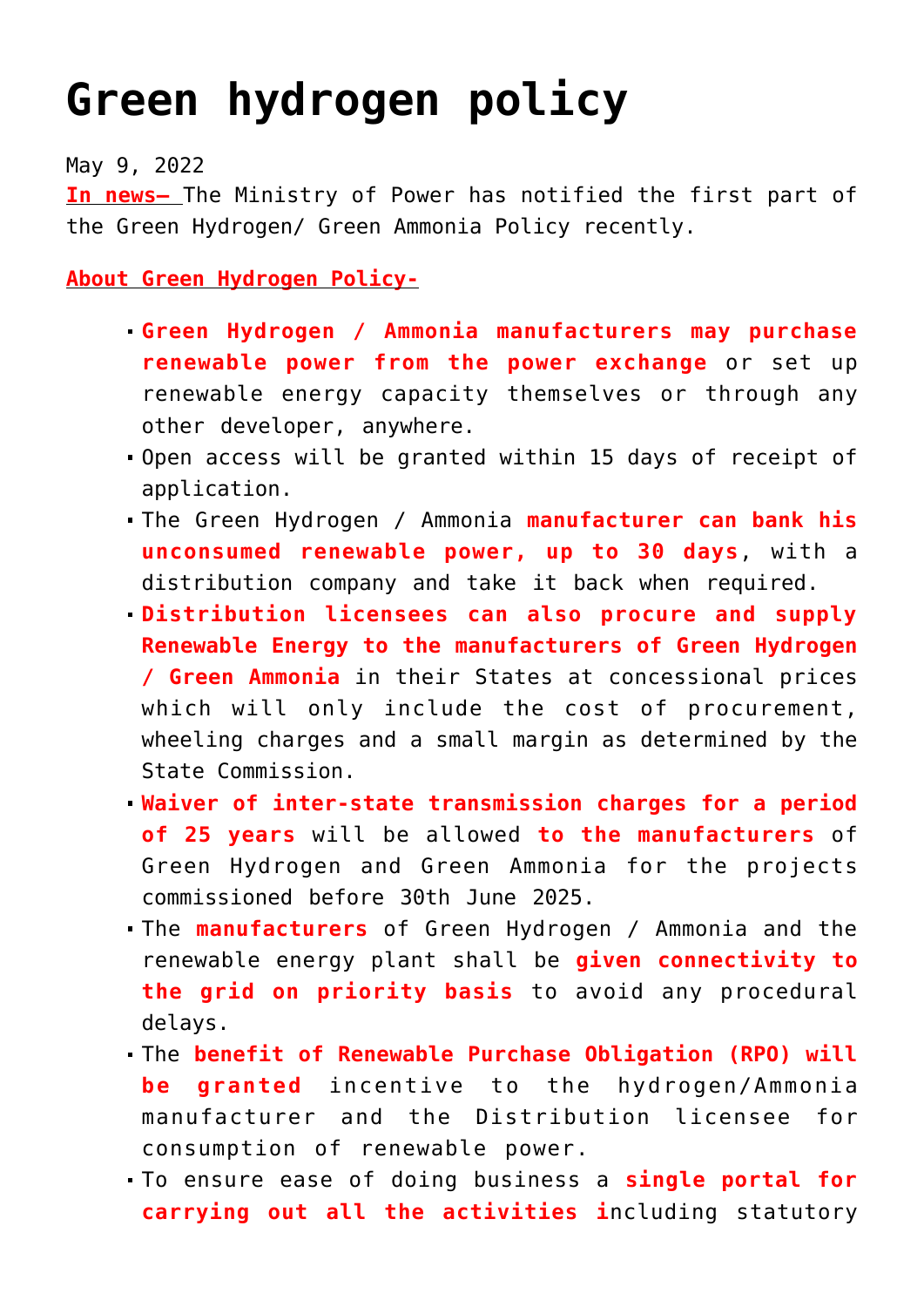clearances in a time bound manner will be set up by MNRE.

- **Connectivity, at the generation end and the Green Hydrogen / Green Ammonia manufacturing end**, to the ISTS for Renewable Energy capacity set up for the purpose of manufacturing Green Hydrogen / Green Ammonia shall be granted on priority.
- **Manufacturers** of Green Hydrogen / Green Ammonia shall be **allowed to set up bunkers near Ports for storage of Green Ammonia for export / use by shipping. The land for the storage for this purpose shall be provided** by the respective Port Authorities at applicable charges.

 The policy promotes Renewable Energy (RE) generation as RE will be the basic ingredient in making green hydrogen. In the second phase of the policy, the government would mandate the usage of green hydrogen and green ammonia by plants in a phased manner.

**Note-** Oil India Limited (OIL), a Government of India enterprise, has commissioned the **country's only pure green hydrogen pilot plant** with an installed capacity of 10 kilograms per day at its **Jorhat Pump Station in Assam.** The plant generates green hydrogen from the electricity produced by the existing 500 kW solar plant utilizing a 100 kW from Anion Exchange Membrane (AEM) Electrolyser array, a technology used in India for the first time. OIL is also conducting a study in collaboration with the Indian Institute of Technology, Guwahati, on the blending of clean hydrogen with natural gas and its effect on the existing infrastructure of OIL. In February, 2022 the GAIL has invited bids from consultants to conduct a feasibility study to set up a green hydrogen project in Odisha.

**What is Green Hydrogen / Green Ammonia?**

Green hydrogen, also referred to as 'clean hydrogen' is produced by using electricity from renewable energy